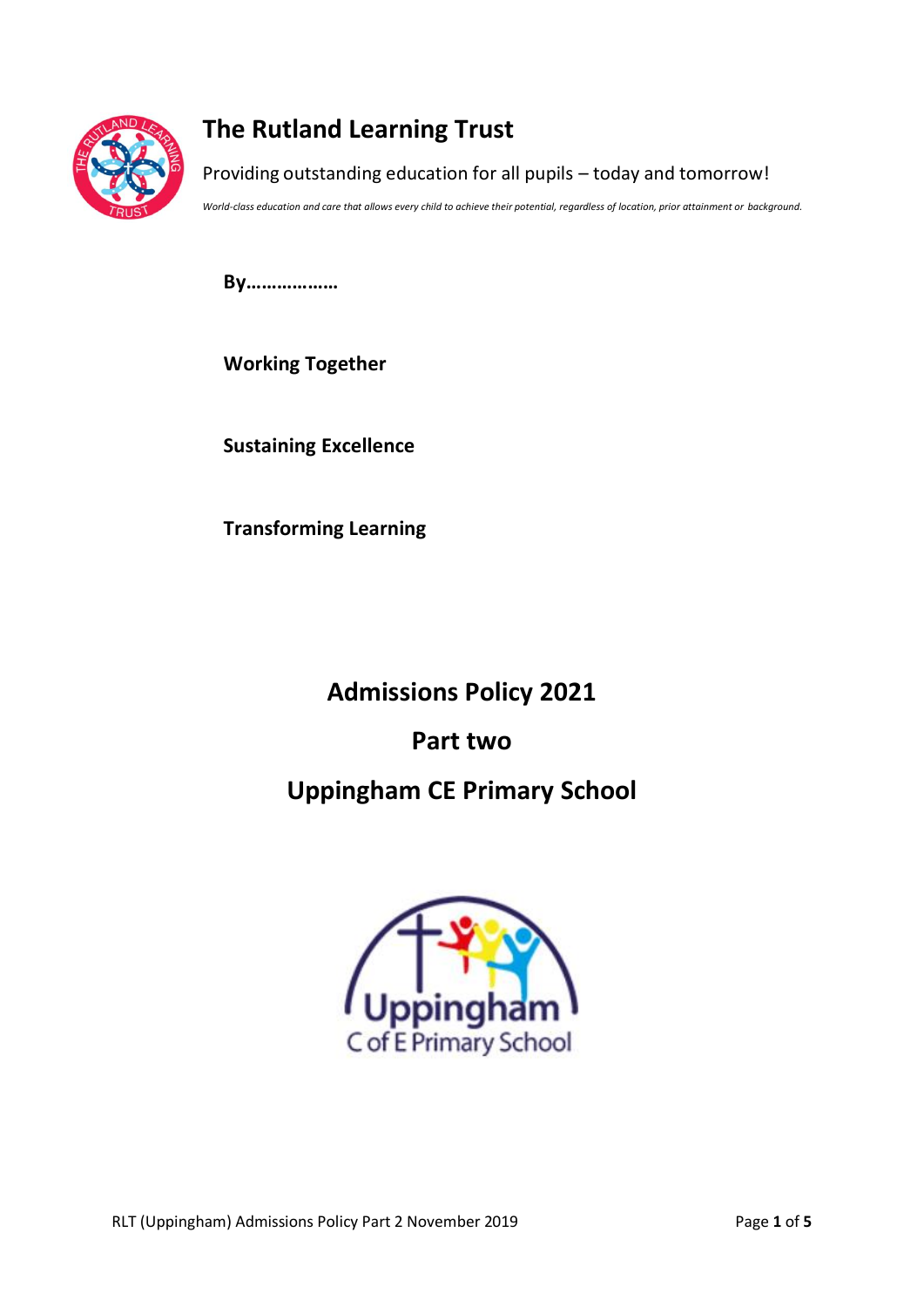## **Rutland Learning Trust Admissions Policy Part two**

This section of the Admissions Policy explains how the overarching Rutland Learning Trust policy applies in Uppingham CE Primary School, including how admissions are prioritised.

#### **1. Introduction to the school**

#### **Vision Statement**

Our Vision is to inspire a love of learning and discover how to make a difference in our world.

#### **Our Christian Values**

Based upon Christian values, we strive to:

**Inspire** curiosity awe and wonder

"…O Lord, how manifold are your works! In wisdom you have made them all; the earth is full of your creatures…" (Psalm 104:26)

**Nurture** our talents, interests and individuality

"We have gifts that differ in accordance with the grace that has been given to us, and we must use them appropriately."(Romans 12:6)

**Celebrate** all achievements, large and small

"In all the work you are doing, work the best you can. Work as if you were doing for the Lord, not for people." (Colossians 3:23)

**Dream** bigger dreams

"Whatever is true, whatever is noble, whatever is right,, whatever is pure, whatever is lovely, whatever is admirable…if anything is excellent or praiseworthy, think about such things…put into practice. And the God of peace will be with you". (Philippians 4:8&9)

#### **Our Aims**

We aim to be a kind, caring community built on Christian values of love and respect.

*To be a school where everyone matters*

*Where we all have a clear sense of belonging*

*Where individuality is celebrated*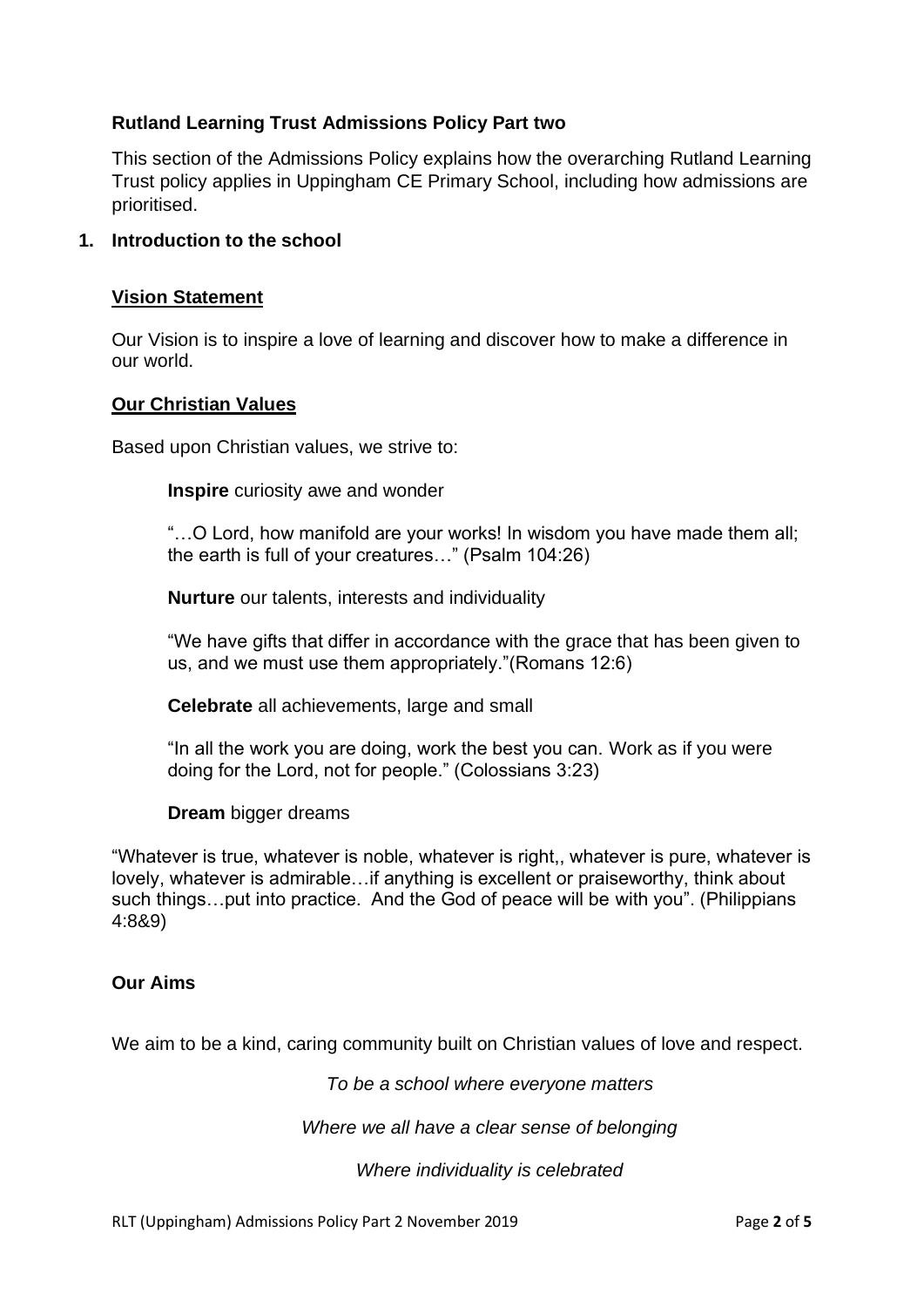Where everyone is proud of themselves and proud of the school.

## **2. Planned Admission Number**

**The Planned Admission Number (PAN) for first-time admission to Reception in this school is:**

**30**

## **3. Criteria for prioritising admissions in Uppingham CE Primary School**

\*\*\*The following criteria, in the order listed, will be used to allocate places if there are more applications than places available:

| a           | "Looked After" children and those children who were previously "looked after"<br>but immediately after being looked after became subject to an adoption, a<br>child arrangements order, residence or special guardianship order (In such<br>circumstances a letter from the last Local Authority which the child was in the<br>care of will be required).                                         |
|-------------|---------------------------------------------------------------------------------------------------------------------------------------------------------------------------------------------------------------------------------------------------------------------------------------------------------------------------------------------------------------------------------------------------|
|             | A "looked after" child is a child who is (i) in the care of a local authority or<br>(ii) being provided with accommodation by a local authority in the exercise of their social<br>services functions (see definition in section 22(1) of the Children Act 1989).                                                                                                                                 |
| b           | Children who appear to the admission authority of the school to have been in<br>state care outside of England and ceased to be in state care as a result of<br>being adopted.                                                                                                                                                                                                                     |
|             | A child is regarded as having been in state care in a place outside of England if they were<br>accommodated by a public authority, a religious organisation or any other provider of care<br>whose sole purpose is to benefit society                                                                                                                                                             |
| C           | Children who will have an older sibling attending Uppingham CE Primary<br>School at the same time.<br>Sibling is defined in these arrangements as including natural brother or sister, half-brother or<br>sister, and legally adopted child being regarded as a brother or sister.                                                                                                                |
| $\mathbf d$ | Children of staff (i.e. people employed on a permanent contract in any<br>capacity) at the school:<br>a) where the member of staff has been employed at the school for two or<br>more years at the time at which the application for admission to the school is<br>made, and/or<br>b) the member of staff is recruited to fill a vacant post for which there is a<br>demonstrable skill shortage. |
| $\mathbf e$ | Children who live in the catchment area of Uppingham CE Primary School;<br>specifically, North Uppingham and the surrounding villages of Preston,<br><b>Ridlington and Ayston</b><br>The child's place of residence is taken to be the parental home at which they normally reside. Where<br>parents claim equal or dual residency they must prioritise one address over the other.               |
| f           | Children who have a serious medical condition or exceptional social or<br>domestic need that make it essential they attend Uppingham CE Primary<br>School.                                                                                                                                                                                                                                        |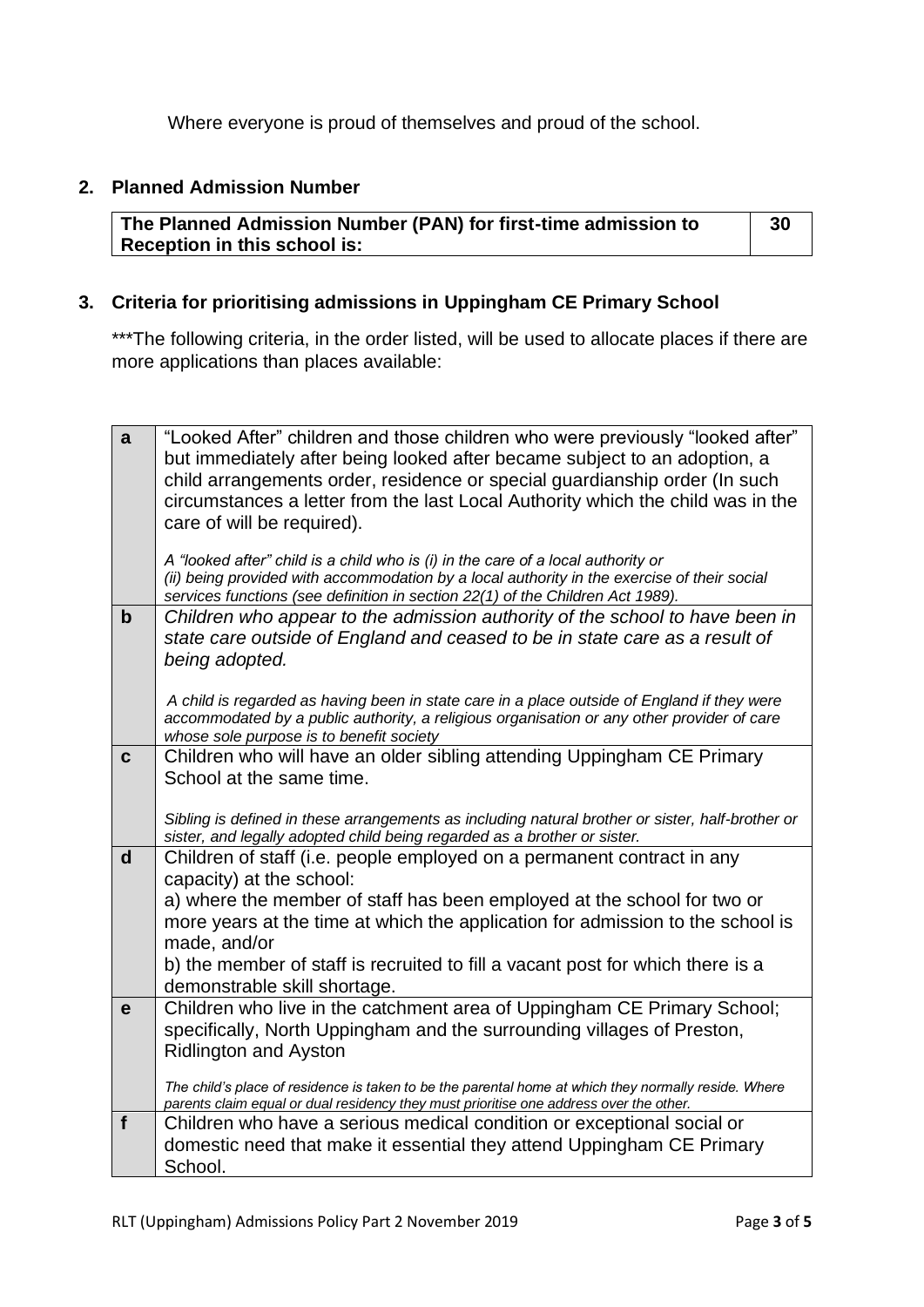|   | Supporting documentation from the Lead Professional must be supplied and                                                                                                                                      |
|---|---------------------------------------------------------------------------------------------------------------------------------------------------------------------------------------------------------------|
|   | must be submitted with the application. The following list are the areas that                                                                                                                                 |
|   | are considered exceptional:                                                                                                                                                                                   |
|   | <b>Crown Servants</b>                                                                                                                                                                                         |
|   | Children subject to Child Protection Plans                                                                                                                                                                    |
|   | Parents suffering domestic violence (subject to documentary                                                                                                                                                   |
|   | evidence by a lead professional)                                                                                                                                                                              |
|   |                                                                                                                                                                                                               |
|   | Each case will be assessed on its individual merits by the Local Governing Body, who will make a                                                                                                              |
|   | recommendation to the Trust Admission Committee.                                                                                                                                                              |
| g | Children living nearest to the academy/school, measured in a straight-line                                                                                                                                    |
|   | distance.                                                                                                                                                                                                     |
|   |                                                                                                                                                                                                               |
|   | The child's place of residence is taken to be the parental home at which they normally reside. Where                                                                                                          |
|   | parents claim equal or dual residency they must prioritise one address over the other. For children of                                                                                                        |
|   | UK service personnel (UK Armed Forces) and crown servants a unit postal address or quartering area<br>address that has been formally declared by an official letter will be used as the home address prior to |
|   | arrival into the UK. Distance is measured from the point that the home property's front entrance meets                                                                                                        |
|   | a public highway to the academy/school's main designated front gate, using electronic mapping                                                                                                                 |
|   | software.                                                                                                                                                                                                     |

\*\*\*Children with an Education, Health and Care Plan (EHCP) have a different admission process. If a child has an EHCP or parents are in the assessment process, it is important to have a discussion with the Headteacher about what to do next. There is more information in Part 1 of this policy at paragraph 1.11

In the event of a tie-break in category c), category d) and category e) the criteria category g) will be applied.

Random allocation will be used as a tie-break in category g) above to decide who has highest priority for admission if the distance between two children's homes and Uppingham CE Primary School is the same. In such cases lots will be drawn supervised by an independent officer.

In the event of there being more applications than places available, Uppingham CE Primary School may need to ask for proof of the following when applying the criteria for prioritising admissions:

- Address
- Child's date of birth
- Copy of an adoption order, residence order or special guardianship order and a letter from the Local Authority that last looked after the child confirming that (s) he was looked after immediately prior to that order being made.

### **Significant Change of Circumstances**

If a change of circumstances takes place after the closing date for applications but before all places have been allocated, then the change of circumstances will be taken into account within the allocation process.